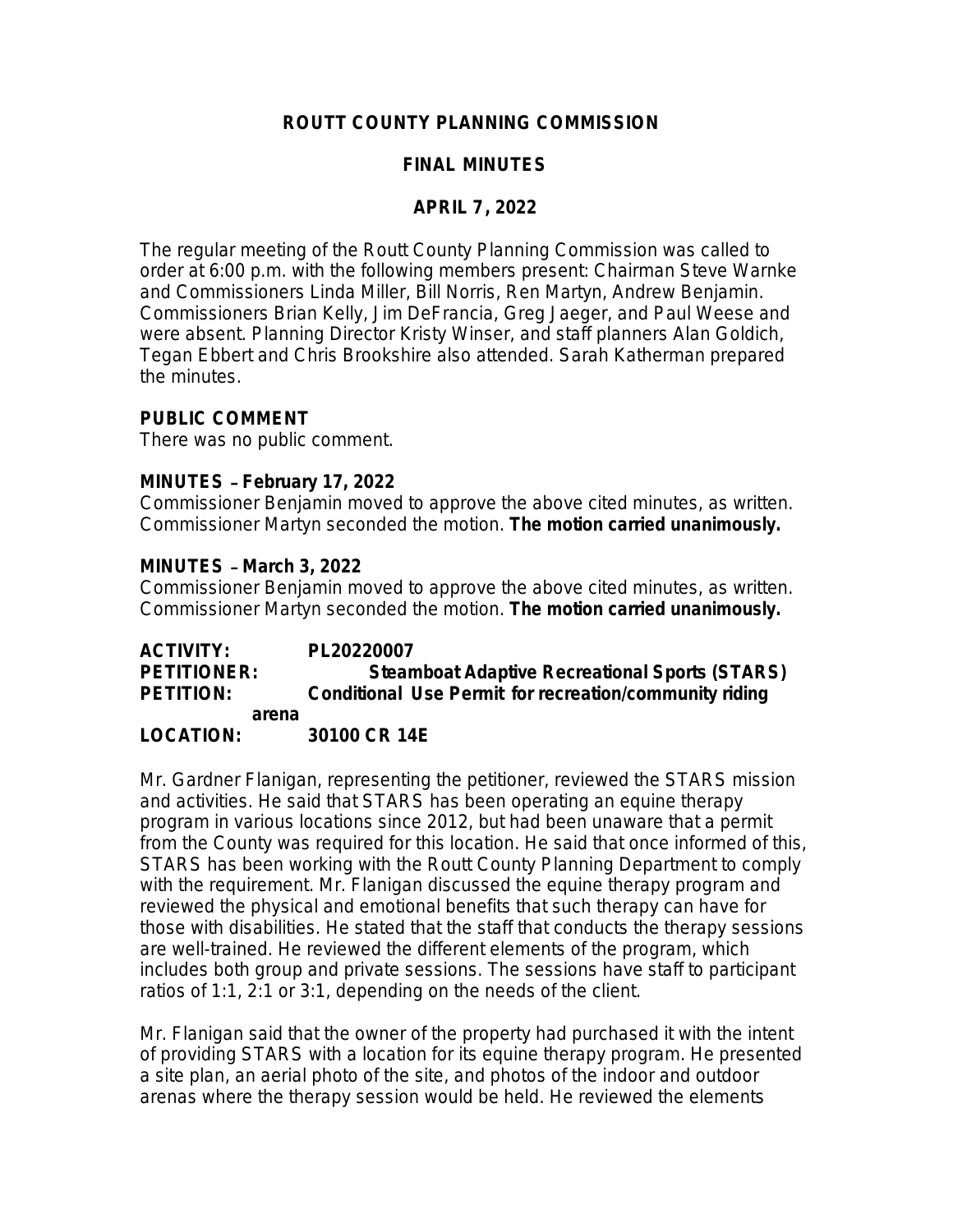contained within the indoor facility and said that the majority of the sessions would be held indoors. Occasionally sessions will be held in the outdoor, fullyfenced arena. Mr. Flanigan said that it is anticipated that 2 – 7 employees/volunteers would be on site during the proposed hours of 7:00 a.m. to 5:00 p.m. Monday through Friday from May through September. The program serves 40 – 60 participants annually. The group sessions include no more than 10 participants. Mr. Flanigan said that approximately 10 vehicles per day would visit the site. Group session participants would be shuttled to the site in a STARS van. Mr. Flanigan presented a vicinity map and indicated the access route to the facility.

Mr. Flanigan said one of the adjacent landowners is asking for legal indemnification to cover them in the event that an incident related to the STARS program would occur on their land. He said that STARS does not feel that this coverage is needed, as most of the activity will be conducted indoors and the outdoor programming will occur within the fenced outdoor arena. All participants will be supervised. No trail riding or riding in the pasture by clients will be allowed. Mr. Flanigan reviewed an aerial of the site and noted that the property is entirely fenced and that there is a dirt bike track adjacent to the property boundary. He added that the County does not generally require such indemnification of neighbors.

Commissioner Miller asked if the horses would be boarded on the property yearround. Mr. Flanigan stated that 5 of the horses belong to the property owner. One horse and one pony are owned by STARS. He said that is was likely that all of the horses would be boarded on site year-round. Mr. Flanigan stated that the caretaker living on the property is an employee of STARS and has the responsibility of caring for the horses.

Commissioner Martyn said that he is an adjacent landowner on 14E and is currently building on the property. He said that he does not have any biases regarding the petition.

Ms. Ebbert presented a vicinity map and indicated the location of the property. She presented a site plan and indicated the large structure (indoor arena) and the outdoor arena. She said that the indoor arena contains a dwelling unit, the riding arena, stalls for 7 horses, an arena viewing area, a bathroom and kitchen for use by viewers and participants, and an area for equipment and hay storage. Parking is located adjacent to the structure. Ms. Ebbert said that although the proposed hours are 7:00 a.m. to 5:00 pm., therapy programming would be from 8:00 a.m. to 4:00 p.m. She said that the programming includes riding, groundwork, horse care and grooming, and access and exposure to the animals. She said that no private horses would be brought to the site, and no new facilities or infrastructure are planned. She reviewed photos of the facilities. Ms. Ebbert confirmed that the County would not get involved with legal indemnification unless there were unusual circumstances, such as an easement, that merited it. She said that an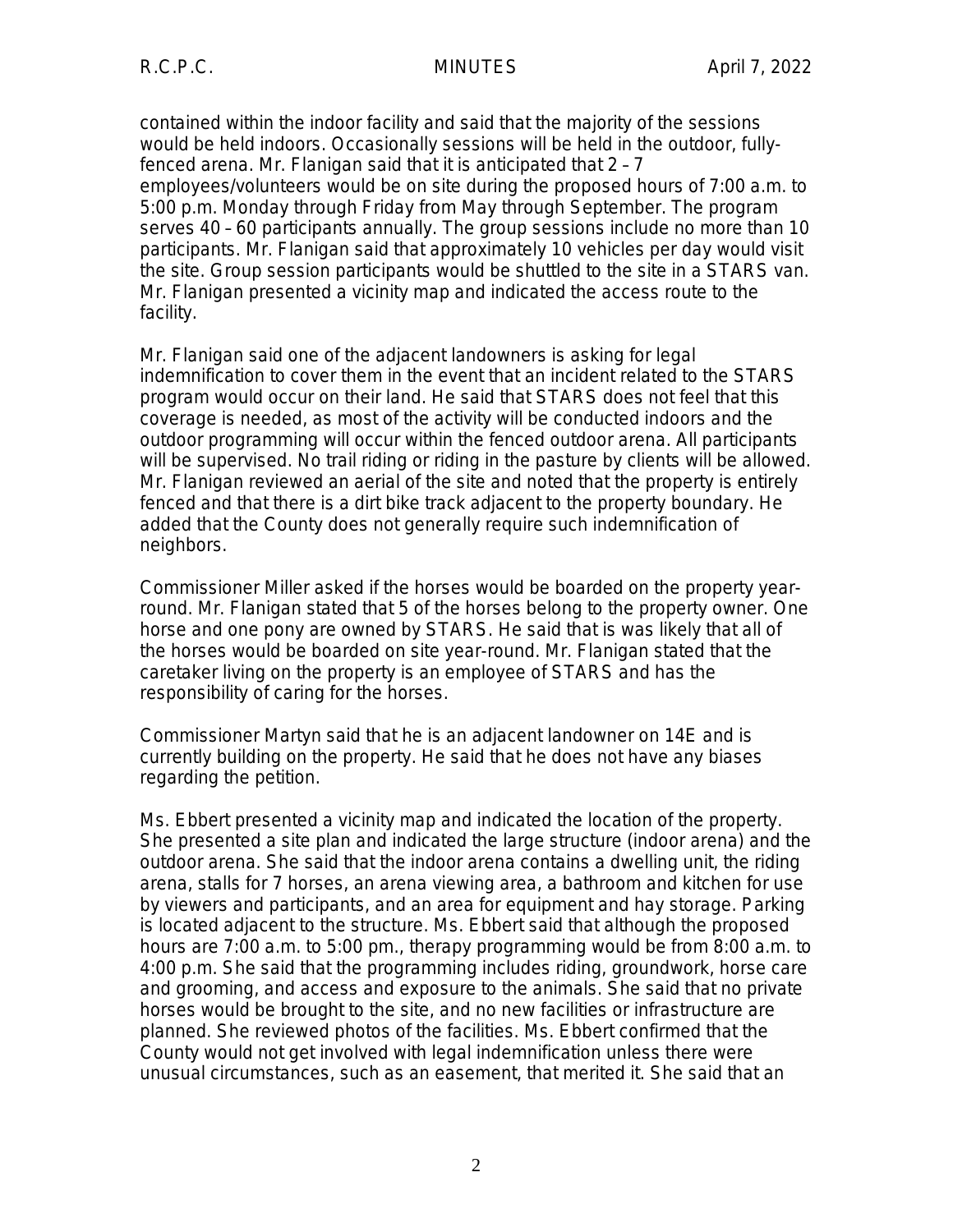agreement between the two parties could be reached without County involvement.

Commissioner Norris asked what prompted the attention of the Planning Department. Ms. Ebbert said that the facility was used by STARS last year, but they were unaware of the need for a permit. She said that prior to using this location, STARS equine therapy programming was held at Humble Ranch, which has its own permit. She said that when staff saw an article in the paper about the equine therapy program at the new location, it prompted them to contact STARS.

Commissioner Norris asked about hay for the horses. Ms. Ebbert said that a portion of the 35-acre parcel is in hay production. Mr. Flanigan said that additional hay would be purchased, if necessary, and that there is sufficient storage area on site for the hay. Commissioner Martyn said that he is familiar with the site, and offered that the amenities and spaces are more than adequate for a commercial equine facility.

There was a discussion of the neighbors' request and whether it would be appropriate to add a condition limiting the areas of the property that could be used by clients. Commissioner Benjamin asked about other, private uses on the property. Mr. Goldich said that all of the uses-by-right allowed on the property would continue to apply, and that the question concerns intensity of use. He offered that the project plan limits the programming to the indoor and outdoor arenas, and that suggested Condition of Approval (COA) #14 covers it. He said that an additional COA could be added, if Planning Commission thinks it is necessary. Ms. Ebbert noted that the horses would be turned out to pasture and that work may need to be done to the fencing, etc. by staff. Commissioner Martyn expressed concern with limiting the activities on the property by STARS staff and volunteers.

In response to a question from Commissioner Benjamin, Mr. Flanigan confirmed that no equine activities occur at the STARS facility on US 40, although the original approval would allow it.

## **Public Comment**

Mr. John Holloway, President of the Catamount Metropolitan District Board, stated that the District is an adjacent property owner. He said that the District has reviewed the proposal and has no objections or concerns.

Seeing no further public comment, Chairman Warnke closed public comment.

In response to a question from Chairman Warnke, Ms. Ebbert confirmed that the comments submitted by the Road & Bridge Department been included in the recommended COAs.

# **MOTION**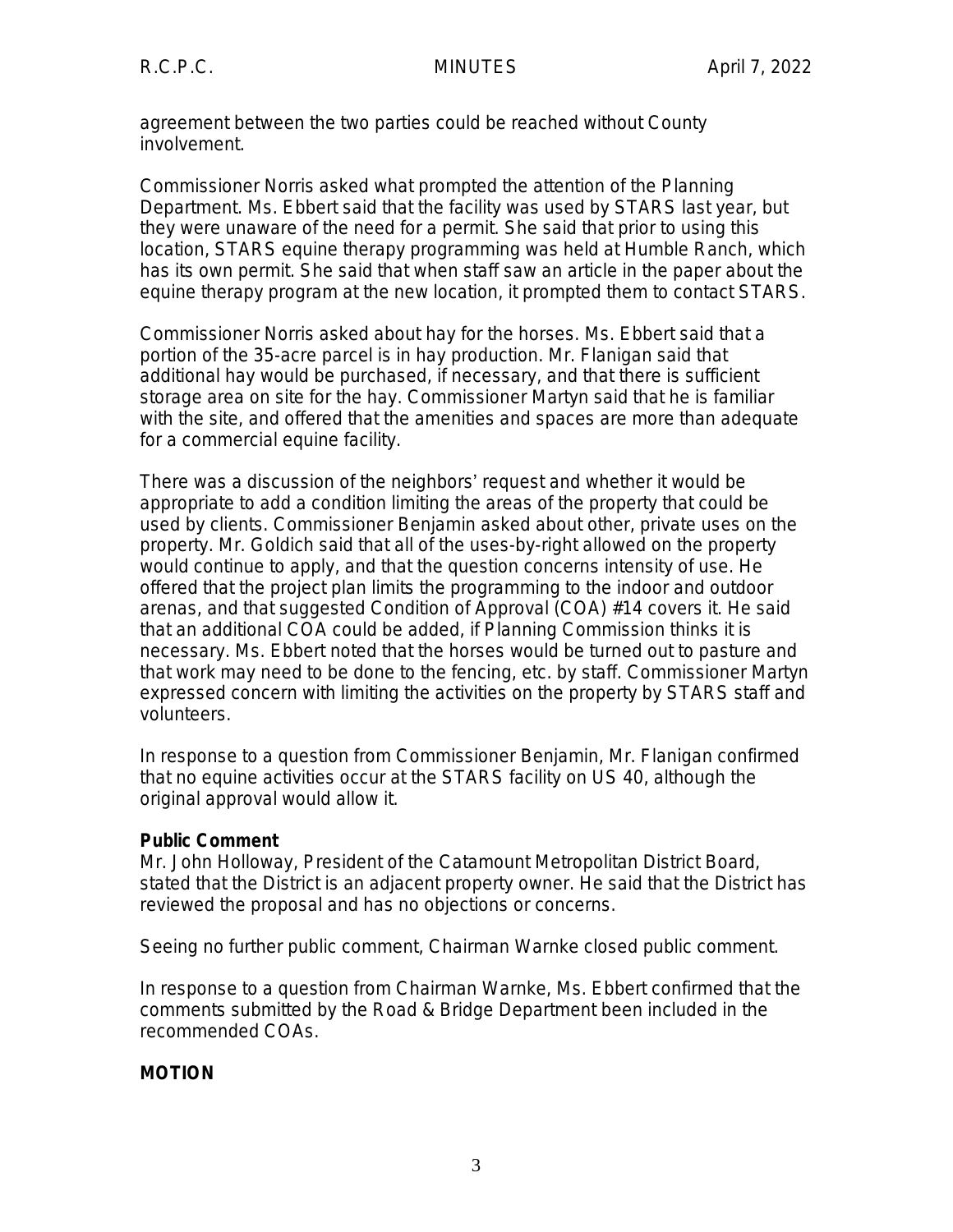Commissioner Norris moved to approve the Conditional Use Permit for a community riding arena (PL20220007) with the findings of the fact that the proposal, with the following conditions, meets the applicable guidelines of the Routt County Master Plan and is in compliance with Sections 4, 5, and 6 of the Routt County Zoning Regulations. This approval is subject to the following conditions:

# **General Conditions:**

- 1. The CUP is contingent upon compliance with the applicable provisions of the Routt County Zoning Regulations including but not limited to Sections 5 and 6.
- 2. Any complaints or concerns that may arise from this operation may be cause for review of the CUP, at any time, and amendment or addition of conditions, or revocation of the permit if necessary.
- 3. In the event that Routt County commences an action to enforce or interpret this CUP, the substantially prevailing party shall be entitled to recover its costs in such action including, without limitation, attorney fees.
- 4. Permits will be assessed an Annual Fee in accordance with the Fee Schedule in Appendix B of the Routt County Zoning Regulations.
- 5. No junk, trash, or inoperative vehicles shall be stored on the property.
- 6. The operation shall comply with all federal, state and local laws. Copies of permits or letters of approval shall be submitted to the Routt County Planning Department prior to commencement of operations.
- 7. Fuel, flammable materials, or hazardous materials shall be kept in a safe area and shall be stored in accordance with state and local environmental requirements.
- 8. All exterior lighting shall be downcast and opaquely shielded.
- 9. All trash shall be stored either inside a garage or inside Interagency Grizzly Bear Committee (IGBC) certified receptacles
- 10. Prior to the issuance of the permit, the permittee shall provide evidence of liability insurance in compliance with the County's Insurance and Surety Requirements policy then in effect. The certificate of insurance shall include all permit numbers associated with the activity and Routt County shall be named as an additional insured. Permittee shall notify the Routt County Planning Department of any claims made against the policy.
- 11. Accessory structures/uses associated with this permit may be administratively approved by the Planning Director, without notice.
- 12. Permit shall not be transferable.
- 13. The Permittee shall prevent the spread of weeds to surrounding lands, and comply with the Colorado Noxious Weed Act as amended in 2013 and Routt County noxious weed management plan.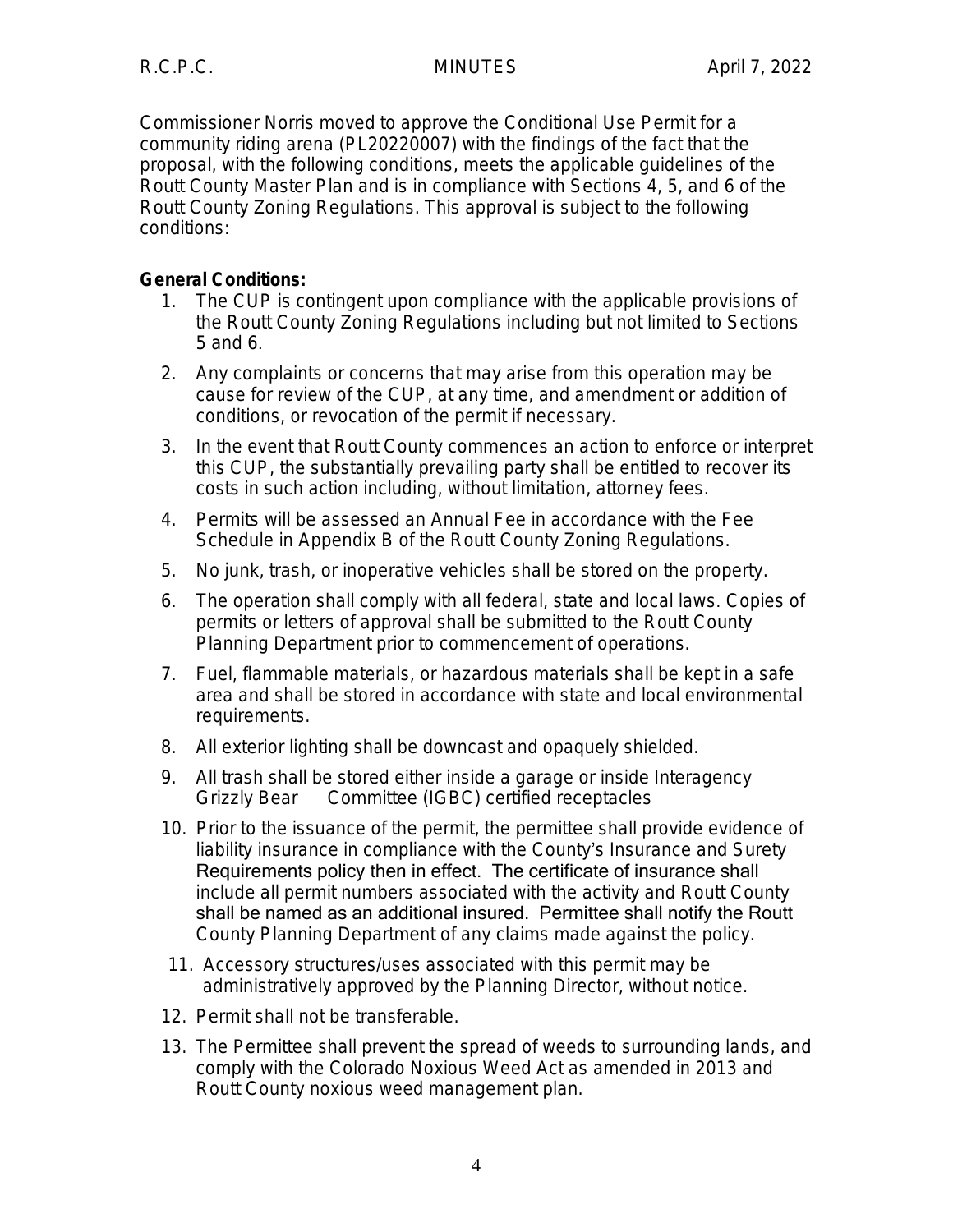# **Specific Conditions:**

- 14. The CUP is limited to uses and facilities presented in the approved project plan. Any additional uses or facilities must be applied for in a new or amended application.
- 15.The CUP is valid for the life of the use provided it is acted upon within one year of approval. The CUP shall be deemed to have automatically lapsed if the uses permitted herein are discontinued for a period of one (1) year.
- 16.Hours of operations shall be 7:00 a.m. to 5:00 p.m., 5 days per week, May – September.
- 17.All employees shall be first aid certified and be trained on emergency procedures. Radios or cell phones shall be provided to guides in case of emergency.
- 18.Any accidents shall be reported to the Planning Department.
- 19.All parking associated with the permitted activities must be onsite. No parking or staging on the county road.
- 20.Routt County roads affected by this CUP will be inspected by the Routt County Road and Bridge Department at intervals determined by same. Any road damage repair or maintenance needs above and beyond typical maintenance, attributable to this use, shall be made by the County, or a third-party contractor as selected by the Routt County Road and Bridge Department and on a schedule determined by same. Road and Bridge shall inform permittee of such maintenance or repair activities prior to work being performed. Permittee shall solely bear the costs of repairs.
- 21.Routt County roads shall not be completely blocked at any time. If traffic regulation is deemed necessary, the Permittee shall notify the Routt County Road and Bridge Director, or designee thereof, in advance (if possible), who may then require:

a. A method of handing traffic in accordance with the Manual on Uniform Traffic Control Devices and approved by the Road and Bridge Director.

22.Permittee shall use and maintain the existing accesses to the properties to minimize impacts to the County road system during the life of the Operations. No additional accesses will be granted. If another access is desired, an amendment to the permit shall be required.

Commissioner Miller seconded the motion. **The motion carried 5** – **0, with the Chair voting yes.**

**ACTIVITY: PL20210013 PETITIONER: Douglas and Cathleen Starkey**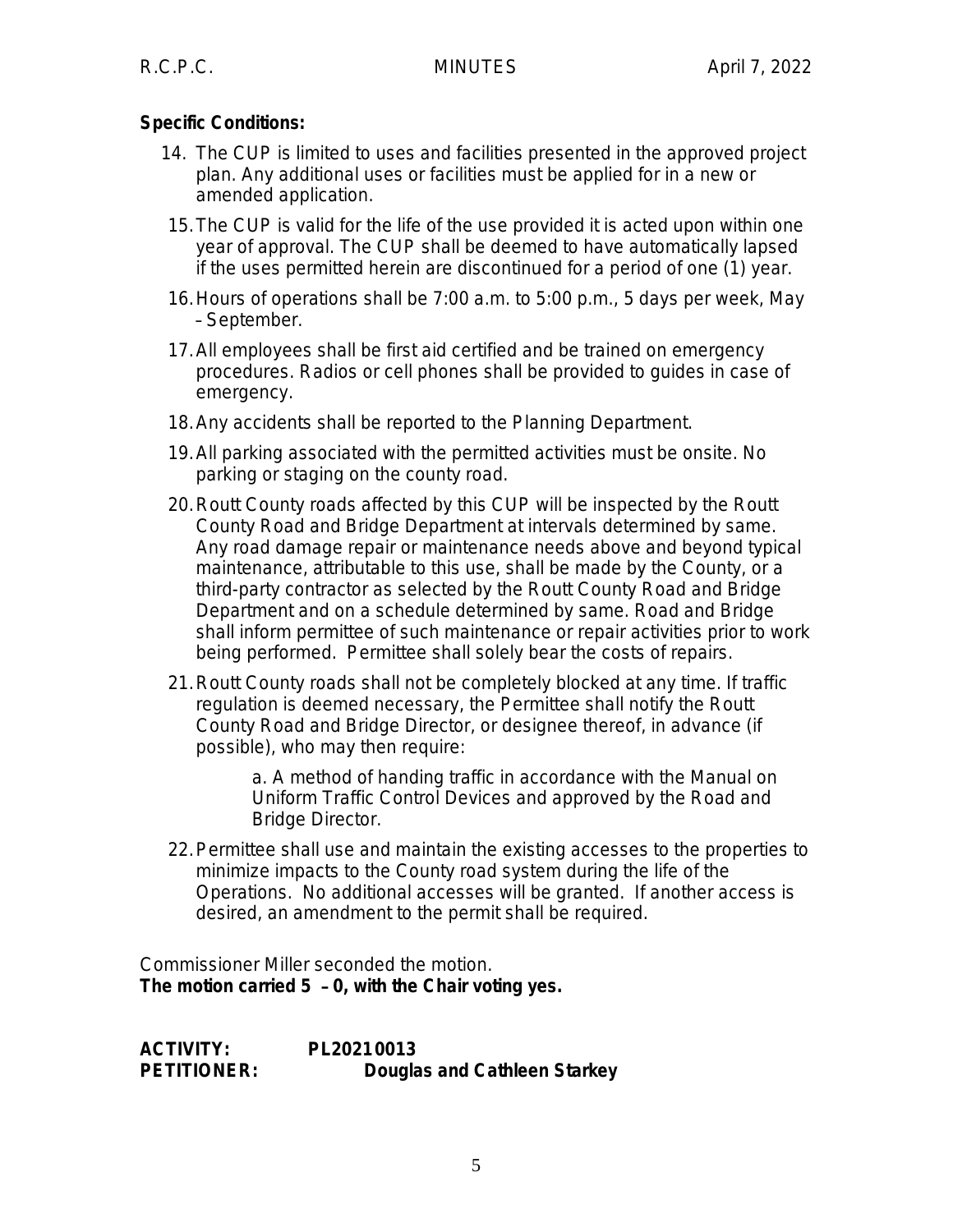#### **PETITION: Sketch/Preliminary Subdivision to divide Lot 9 of Alpine Acres into two lots LOCATION: Lot 9 Alpine Acres; 1900 CR 32 at intersection of CR 32 and Alpine Drive.**

Mr. Douglas Starkey reviewed the proposal to divide Lot 9 of Alpine Acres into two parcels. He stated that their home is on the west portion of the lot. The new lot would be located on the east side of the parcel. He presented a site plan. He said that the parcel is adjacent to the Fox Grove Subdivision and is served by City water and sewer.

In response to a question from Commissioner Martyn, Ms. Brookshire reviewed the County policy regarding notification of adjacent property owners and posting of the property. She suggested that so few neighbors responded because the area is surrounded by similar subdivisions. She said that she had been contacted by one neighboring property owner, who had no concerns with the proposal. She added before he left the meeting, Mr. Gardner Flanigan, who lives across the street, had said that he does not have any concerns either. Mr. Starkey noted that many of the nearby lots had previously been subdivided and that the proposed lot sizes are consistent with the surrounding area.

In response to a question from Commissioner Miller, Mr. Goldich stated that the Fox Grove lots are between 0.5 acres and 0.8 acres. Ms. Brookshire presented a vicinity map and indicated the proposed new lot and the location of the access onto Alpine Drive. She said that Road & Bridge Director Mike Mordi had reviewed and approved the access point.

Ms. Brookshire noted that the southeast corner of the lot, at the intersection of CR 32 and Alpine Drive, has been cut off by the road. She suggested that this occurred over time when the road was gravel. The road is now paved. Ms. Brookshire said that the County Attorney's Office has reviewed the situation and has suggested that the best way to handle it is through an easement for a right of way that will be worked out and executed prior to the recording of the Final Plat. A Condition of Approval (COA) has been suggested to address this matter.

Ms. Brookshire stated that parcel is zoned Low Density Residential (LDR) and the proposal meets the standards for this zone district. Secondary dwelling units would be allowed on both parcels. She said that Planning Commission must decide if the proposal is appropriate for the area and, if so, what the appropriate fee-in-lieu (FIL) of land dedication to support school and parks would be.

Planning Commission expressed support for the subdivision. At the request of Chairman Warnke, Ms. Brookshire presented the chart from the letter submitted by Four Points Surveying and Engineering showing the lot sizes, sales prices, price per acre and FIL paid for the lots in the adjacent Fox Grove Subdivision. Chairman Warnke described two different ways that he had calculated a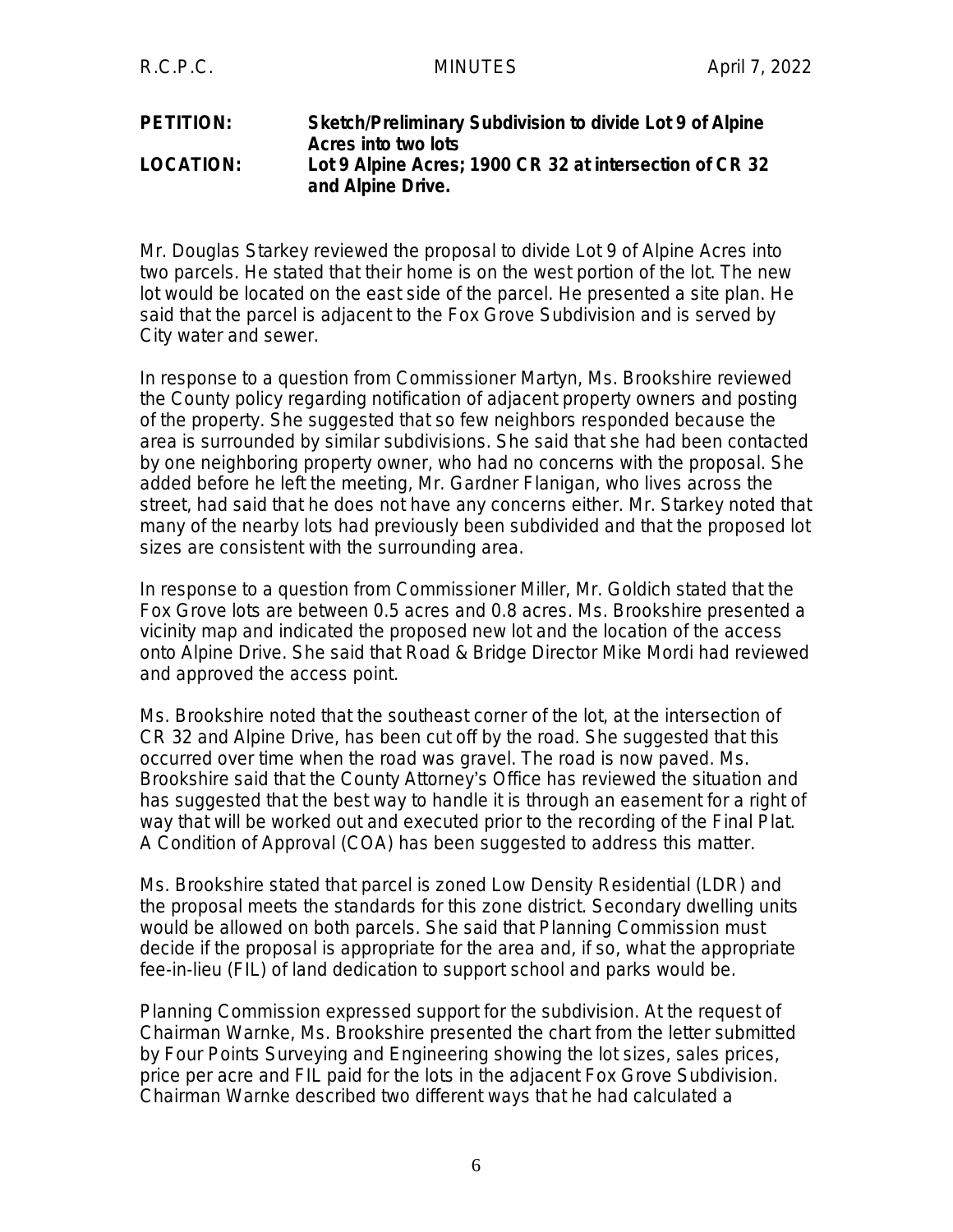comparable FIL for the proposed lot, based on the figures paid for Fox Grove. He said, and Planning Commission agreed, that the \$77,000 fee that results from employing the formula cited in the Subdivision Regulations was inappropriate. Commissioner Benjamin offered that the formula was intended for larger subdivisions and does not scale down appropriately for smaller subdivisions like the one being proposed. Planning Commission agreed that the \$7,000 FIL proposed by the petitioner was appropriate and should be accepted. The FIL will be paid prior to the recording of the Final Plat.

There was no public comment.

# **MOTION**

Commissioner Norris moved to approve the Sketch/Preliminary Subdivision (PL20210013) of Lot 9 of Alpine Acres with the following findings of fact:

- 1. The proposal has been determined to be in compliance with the guidelines of the Routt County Master Plan and Sub Area Plan.
- 2. The proposal with the following conditions is in compliance with Sections 4, 5, and 6 of the Routt County Zoning Regulations and Sections 3 and 4 of the Routt County Subdivision Regulations.

**CONDITIONS** that may be appropriate may include the following:

## **General Conditions:**

- **1.** This Preliminary Subdivision Plan approval is contingent upon submittal of a complete application for a Final Subdivision Plan within twelve (12) months. Extensions of up to one (1) year may be approved administratively.
- **2.** Prior to recordation, the applicant shall submit an electronic copy of the approved plat to the County Planning Department in a .DWG format or other format acceptable to the GIS Department.
- **3.** All property taxes must be paid prior to the recording of the plat. A certificate of taxes due shall be submitted showing a \$0 balance prior to recording the plat.
- **4.** The right of way for County Road 32 shall be appropriately dedicated on the final plat.
- **5.** The following notes shall be shown on the plat:
	- a. Existing and new accesses shall meet access standards set forth by the Routt County Road and Bridge Department and Fire Prevention Services.
	- b. Revegetation of disturbed areas shall occur within one growing season with a seed mix that avoids the use of aggressive grasses. See the Colorado State University Extension Office for appropriate grass mixes.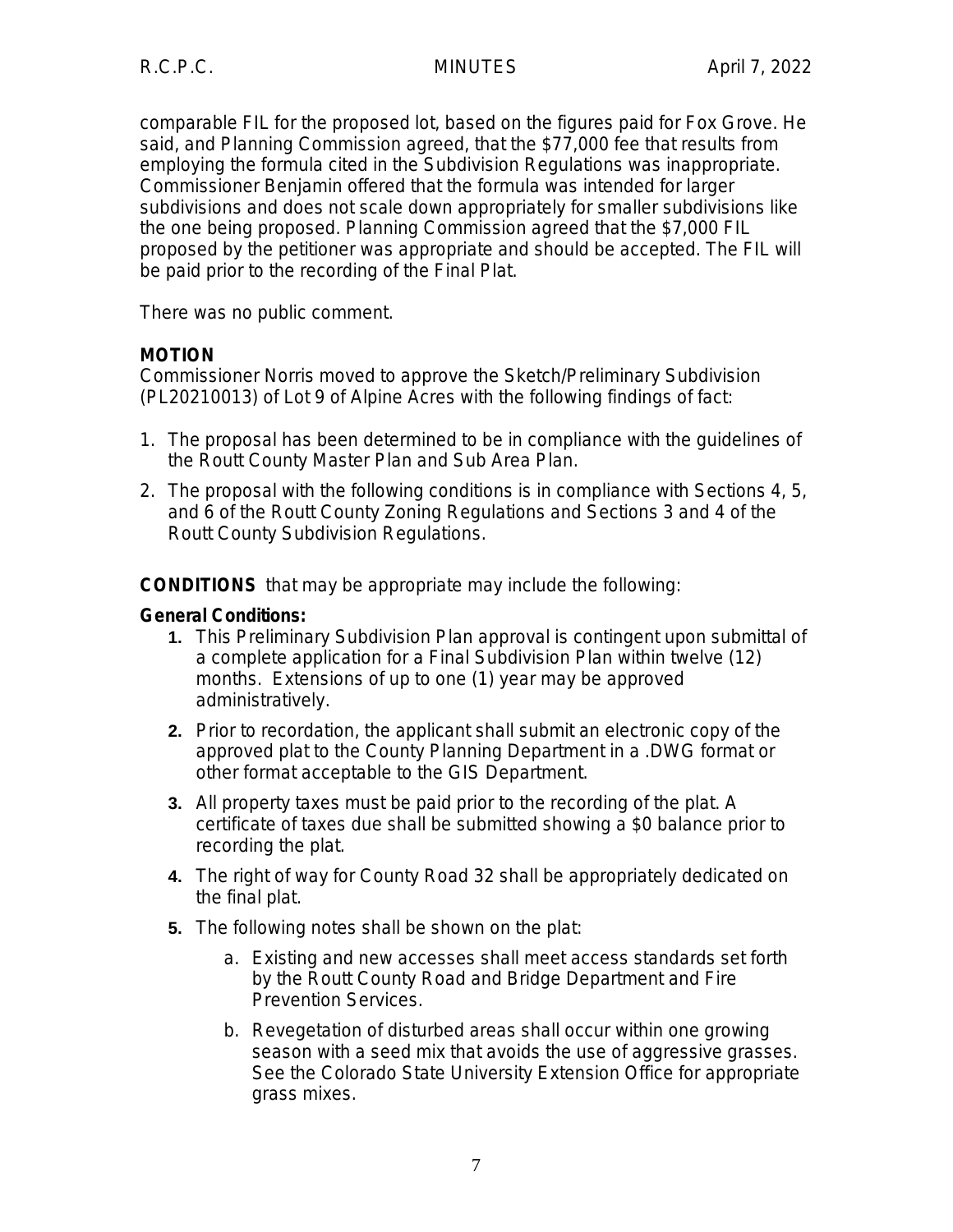- c. Routt County (County) and the Steamboat Springs Fire District shall be held harmless from any injury, damage, or claim that may be made against the County or the District by reason of the County's or District's failure to provide ambulance, fire, rescue, or police protection to the property described on this plat, provided that the failure to provide such services dis due to in accessibility of the property by reason of internal roads be impassable. This conditions shall not relieve the County or the District of their responsibility to make a bona fide effort to provide emergency services should the need arise.
- **6.** Address signage shall be in conformance with Routt County Road Addressing, Naming, and Signing Policy shall be located at the entrance to the driveway.
- **7.** A current soils test showing that the soils are sufficiently stable to support development will be required before obtaining a building permit.
- **8.** All exterior lighting shall be downcast and opaquely shielded.
- **9.** The applicant shall pay a fee-in-lieu in the amount of \$7,000 in accordance with Section 3.5.4 of the Routt County Subdivision Regulations prior to recordation of the Final Plat.
- **10.** The Final Plat shall show public road and utility easements along all lot lines and such shall be dedicated appropriately.
- **11.** The Final Plat shall show the easement for the right of way of Alpine Drive located at the southeast corner of proposed Lot 2. A legal description of the right of way shall be submitted and documents recorded with the Final Plat.
- **12.** New lot owners planning on building a home on the lot will be required to obtain a grading and excavation permit from the Road and Bridge Department for any earth moving activities that require more than 300 cubic yards of dirt.
- **13.** Driveway grades are not shown on the plans. The driveways to the homes shall adhere to the Road and Bridge Department standards. These standards are available on the Road and Bridge website.
- **14.** Construction activities shall be confined to the lot limits.
- **15.** No snow storage is shown on the plan. All snow storage shall be contained on the lots. Home owners will not be allowed to plow snow across the road.

## **ADMINISTRATOR** '**S REPORT**

Ms. Winser announced that this would be Ms. Ebbert's last meeting, as she has accepted the position of Community Development Director for the Town of Hayden. She also announced that Commissioner Marshall had resigned her